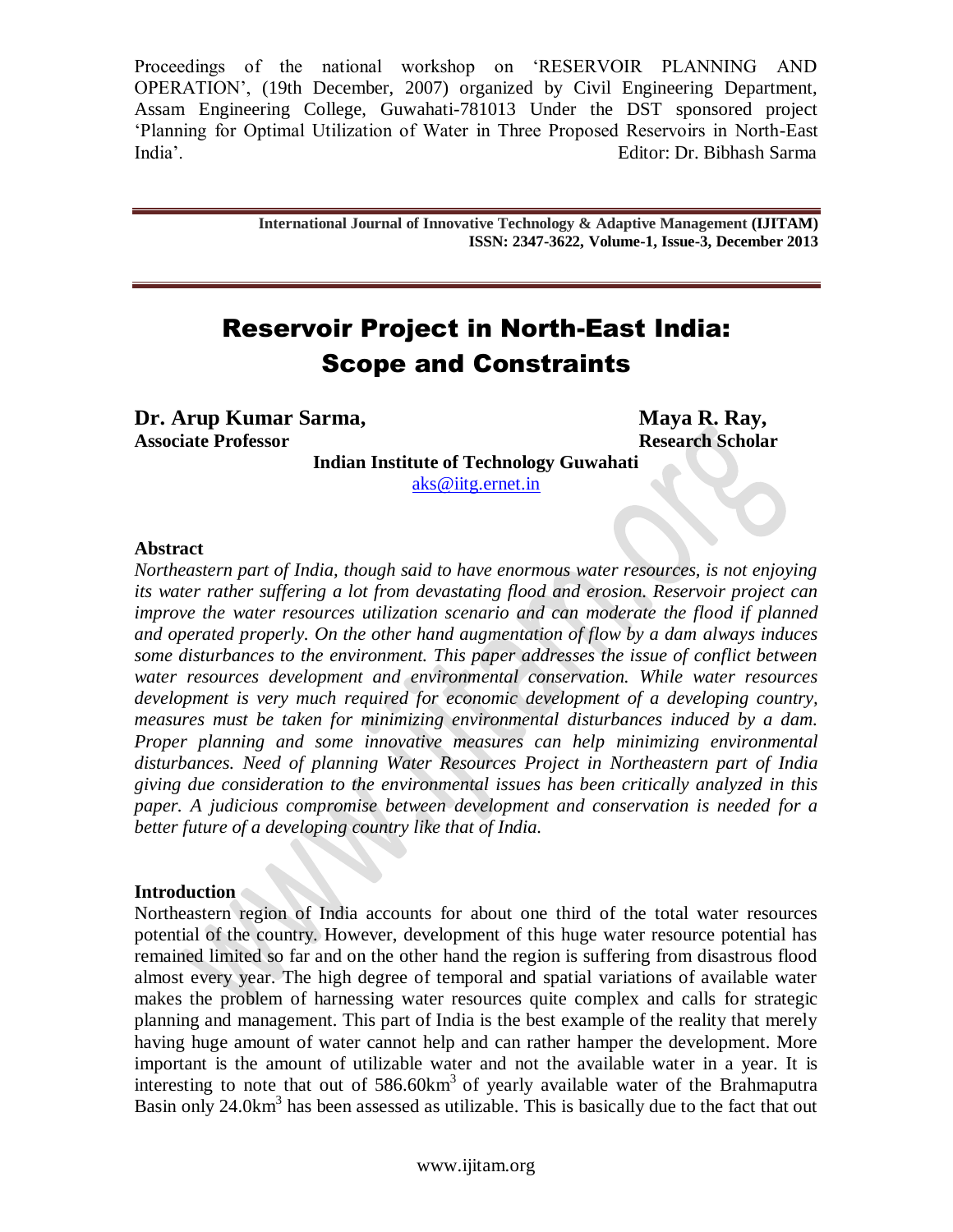> **International Journal of Innovative Technology & Adaptive Management (IJITAM) ISSN: 2347-3622, Volume-1, Issue-3, December 2013**

> > $\bullet$

of the available water,  $477.5 \text{km}^3$  of water flows through the river system during the monsoon period, making it difficult to be utilized with the technology presently under practice. Therefore it is the high time that we should think deeply on this issue and should try to evolve some practical strategies so that the water resources of this region can be utilized not only for the benefit of this region but also for the benefit of the country as well. A country like India can achieve significant economic development through development of its agricultural and industrial sectors. Water is an essential commodity for development of both these two sectors. With the present state of art we cannot even think of any revolutionary development in industrial sector in India without development of electric power. Water Resources Development can help in this regard. Similarly, green revolution in agricultural sector will remain a dream without enhancement of irrigation facility. Therefore, water resources projects are very much necessary for economic development of our country.

## **Conflict Between Development and Conservation**

It has been observed that conflict between Engineers and Environmentalists is becoming quite common whenever a large project related to water resources development is proposed in India by the planners, which include experts from various disciplines. Looking in to the present scenario of such conflicts, we may raise two questions for ourselves: first, should we destroy our environment for our economic development? Second, should we remain under developed to protect world"s environment? I am sure that the answer to both these questions will be a "BIG NO" as majority will prefer to live in a well developed country having good environment. Answer to the first question will be NO, because people of India were always very much concern about their real dwelling place, i.e., the environment. Proverbs written in Assamese language (popularly known as *Dakar Bachan*) in the fifteenth century on the conservation of forest and water body clearly demonstrates awareness of people of the Northeast India regarding need of conserving these vital elements of our environment. Similar examples are there in various part of our country. Answer to the second question will also be NO because majority would prefer to have comfort and facilities similar to that of the developed country, which is possible only through economic development.

Considering the above a compromise between Water Resources Development and Environmental Conservation is a must. Therefore, Engineers will have to design such mega projects giving due consideration to the environmental issues. Construction of dam becomes unavoidable for any major water resources project, as better utilization demand minimization of temporal variation of the water availability during the year, which can be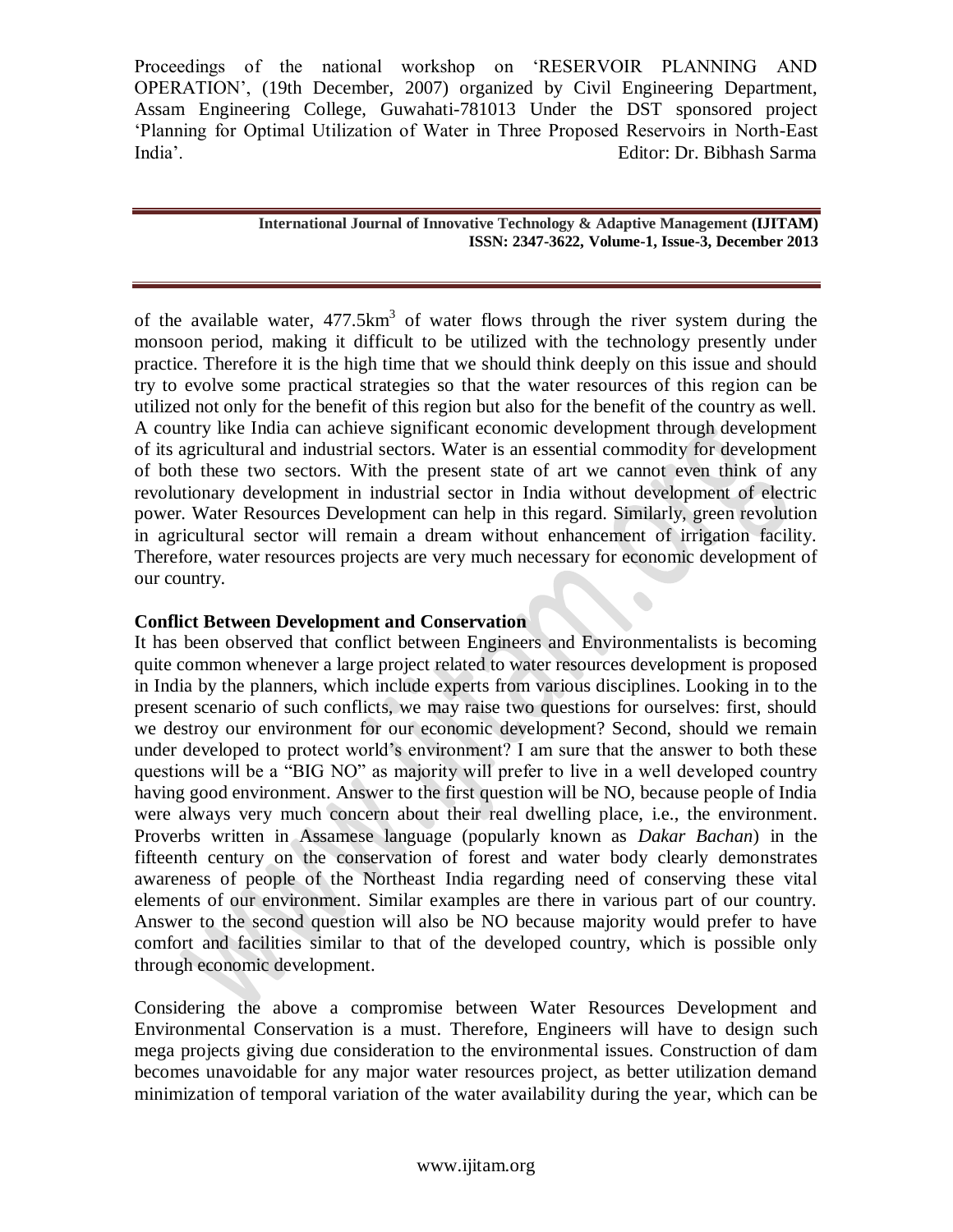> **International Journal of Innovative Technology & Adaptive Management (IJITAM) ISSN: 2347-3622, Volume-1, Issue-3, December 2013**

attempted only through creation of storage. Increasing ground water storage through catchments treatment can marginally improve the present disadvantageous temporal distribution scenario, but cannot help much in power generation. Therefore, construction of dam is inevitable in water resources project. On the other hand the major objection to any water resources project is towards construction of dam, as it can cause some environmental problems. While some obvious impact of dam at upstream such as submergence of land, loss of flora & fauna and displacement of people residing upstream have been well identified, impact of dam at downstream are yet to be assessed comprehensively. Wohl and Rathburn (2003) found that the sediment entering the reservoir, creating sediment-depleted conditions at d/s leading to channel adjustment in the form of bank erosion, bed erosion, substrate coarsening, and channel plan form change. Ecological problem caused on river ecosystem due to hydro power project has been pointed out by Maiolini et al. (2005). Riggsbee et al. (2007) presented the impact on d/s of the dam due to dewatering or removal of the impounded water behind the dam. Recent study conducted (Sarma 2008) on d/s impact of Subansiri dam has reveled that even in run-of the river scheme diurnal variation induced by the dam operation can be quite significant depending on the operating policy. The effects of diurnal variation due to release made by turbine in the d/s of the reservoir can be sedimentation, reservoir stratification, erosion, supersaturation, changing water levels, and change in habitation. The degree, however, to which any project affects a river, varies widely. Let us analyze the major and immediate environmental issues related to a dam construction and let us explore the possibility of minimizing these. Following are some of such environmental problems.

## **Environmental Issues and Possible Mitigation Measures**

- 1. *Submergence of land and existing flora, fauna*: This problem can be minimized by selection of a suitable site. Care should be taken so that disturbances to human being are less. With the advancement in GIS and Remote Sensing Technique, now it is possible to make preliminary site investigation in several alternative sites in a much more convenient way. Depending on the gradient of the stream and shape of the basin, dams in series may reduce effective submergence. An attractive rehabilitation scheme can change mindset of people and can even improve their living standard. Social scientist should play their responsibility by suggesting correct package so that socioeconomic condition and other prevailing customs of such society are given due consideration while deciding on the rehabilitation package.
- 2. *Disturbances to the aquatic system causing adverse effect on the aquatic life*: Arrangement like Fish ladder, Divide wall, Under-sluice etc. can be made to maintain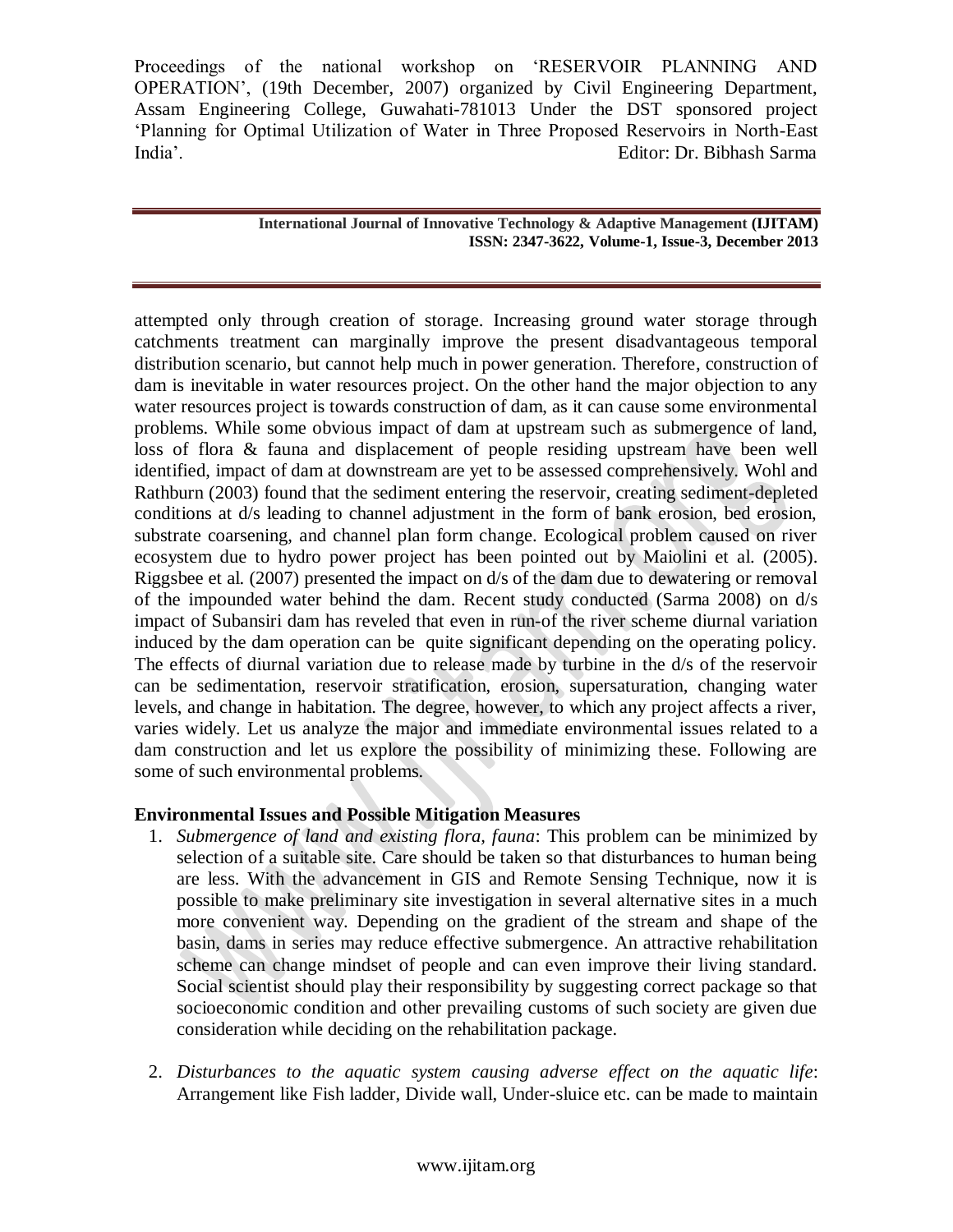> **International Journal of Innovative Technology & Adaptive Management (IJITAM) ISSN: 2347-3622, Volume-1, Issue-3, December 2013**

required temperature and to facilitate upstream movement of fish so that least disturbance can be made to their breeding and other natural processes.

- 3. *Diurnal variation of downstream flow*: Dam constructed in a hydel project need to meet the peaking demand of hydropower and this leads to significant diurnal variation of flow in the downstream, particularly during lean period. Author has recently analyzed scope of minimizing such variation by introduction of a small storage downstream of the power plant for storing sediment free water released from the turbine during peaking hour. The analysis has shown encouraging result. Of course this aspect must be kept in mind while selecting the site itself so that the required head can be maintained even after creation of such downstream storage. Operating policy can also be modified to minimize variation of downstream flow, of course with a compromise with peaking hour production.
- 4. *Possibility of downstream flow becoming devoid of nutrients*: Though finer fraction of sediment, carrying nutrients, normally passes thorough the overflow spillway, depending on the sediment size and spillway type, some fraction of important nutrient still may not reach downstream due to obstruction of flow. Design of spillway, under-sluice etc. can be made by considering all these factor so that the most important fraction of nutrient carrying sediment can be passed to the downstream or to the irrigation cannel so that agricultural field can get the benefit of natural nutrients.
- 5. *Possibility of flood due to sudden release of water*: This may happen due to erroneous planning and operation of a reservoir, particularly when the prime objective of the dam remains as power production. On the other hand high flood, which is a regular hazard of Northeast India, can be minimized significantly if planning and operation of the reservoir is carried out giving due consideration to flood moderation.
- 6. *Catastrophic flood due to sudden failure of Dam*: A rare chance of catastrophic dam break flood always remains associated with dam. However, Dam break analysis and a well-planned disaster mitigation plan can always ensure least damage if such rare dam failure occurs.

## **Environment Conservation Measures: National and International Status**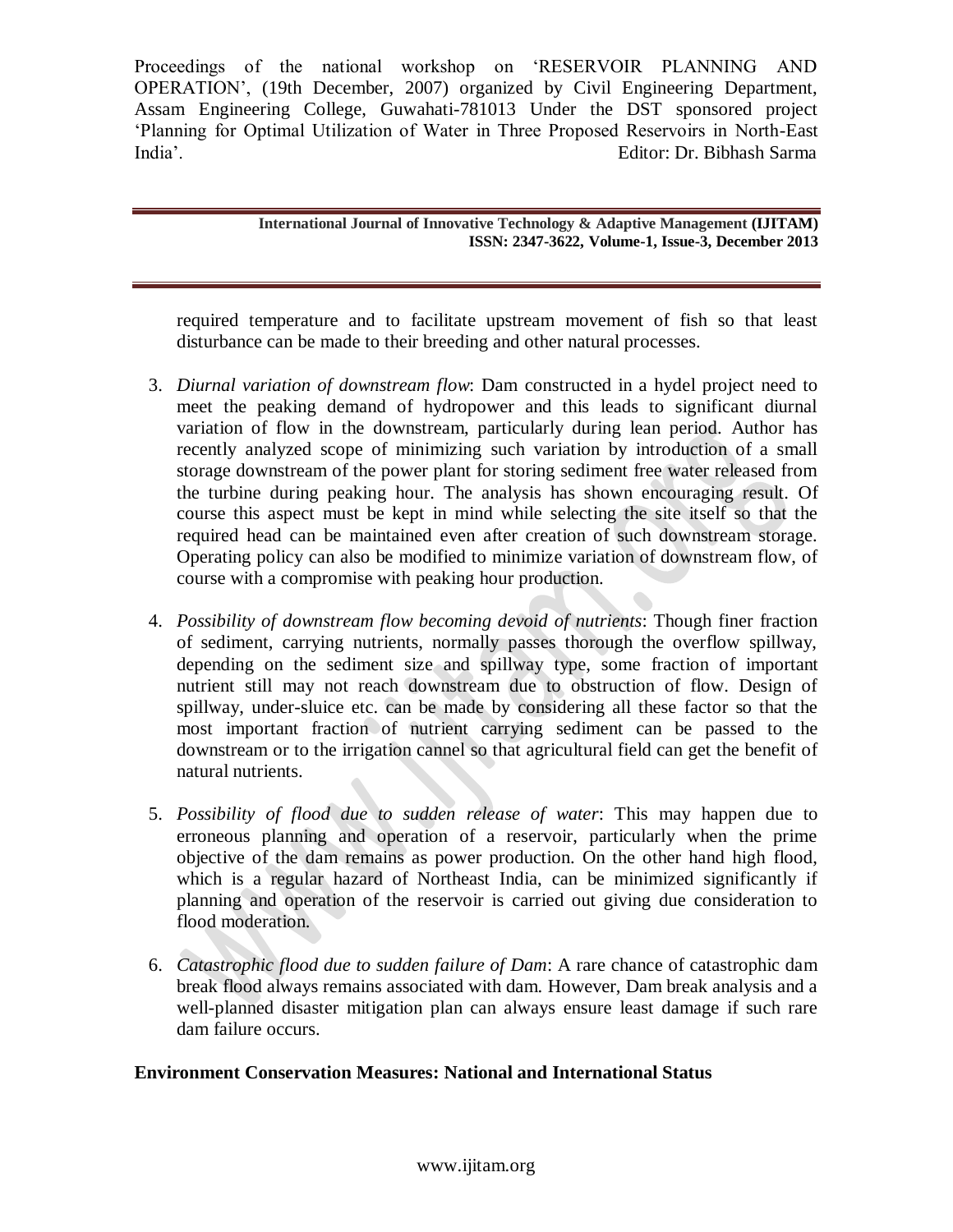> **International Journal of Innovative Technology & Adaptive Management (IJITAM) ISSN: 2347-3622, Volume-1, Issue-3, December 2013**

Some of the above measures are generally taken up in any water resources project. For example flood moderation has now been proposed in the Debang dam through modification in the reservoir operation. However, scope of having a better operation strategy is always there. Similarly flood-cushioning storage has been kept in the Pagladia dam project. In the developed country many such mega water resources projects have been designed/modified to address the environmental issues. A three-phased project taken up in the year 1998 for modification of Folsom dam, a concrete dam constructed in the year 1955 at Sacramento, California, is an example in this regard. The project aims at reducing the risk of flooding, providing cooler water at downstream automatically when spawning salmon requires it, and plantation of native species to maintain ecosystem. Proposal of introducing movable spillway in the dam of the lower Snake River to minimize any negative effect that a dam may have on salmon fish is another example. However, it must be noted that high initial investment and high recurring expenditure is necessary for incorporating such innovative measures in a water resources project.

## **Judicious Compromize Between Development and Conservation**

A country with strong economy can only afford such high investment. On the other hand water resources project are necessary for raising the economy of our country. With strong economy US has created greenery in the Phoenix, a city located in a desert area. Thus we are facing a *Chicken and Egg* problem. Without water resources project it is difficult to have significant economic development in a country like India, and without economic development it is difficult to address environmental issues to the level that developed countries are doing. Thus, breaking this dilemma is becoming a major responsibility of the Water Resources Engineers and Environmentalists. They will have to join their hand to design and operate such water resources project to achieve optimal benefits with minimal ecological disturbance. Such project will also have to address major environmental hazard of this region like flood and bank erosion. Apart from solving the flood and erosion problem by storing the surplus water during flood time, release of water from a reservoir in crucial period can bring better agriculture, better water transport and better water supply. Dam sites located anywhere in the world always become a tourist spot as its beauty and clean environment always attract people to its heart. Borapani Lake of Meghalaya, which in fact is a reservoir, created by dam construction, is an example towards scope of enhancing natural beauty by dam construction. People of Northeast region can have all these benefit of dam, provided the water resources of this region is not exploited only for power production. No one will agree to accept submergence of land, risk of dam break flood and to some extent disturbances to the aquatic system if they cannot enjoy the benefit to be derived from it. We take the risk of staying in a high-rise building in this earthquake